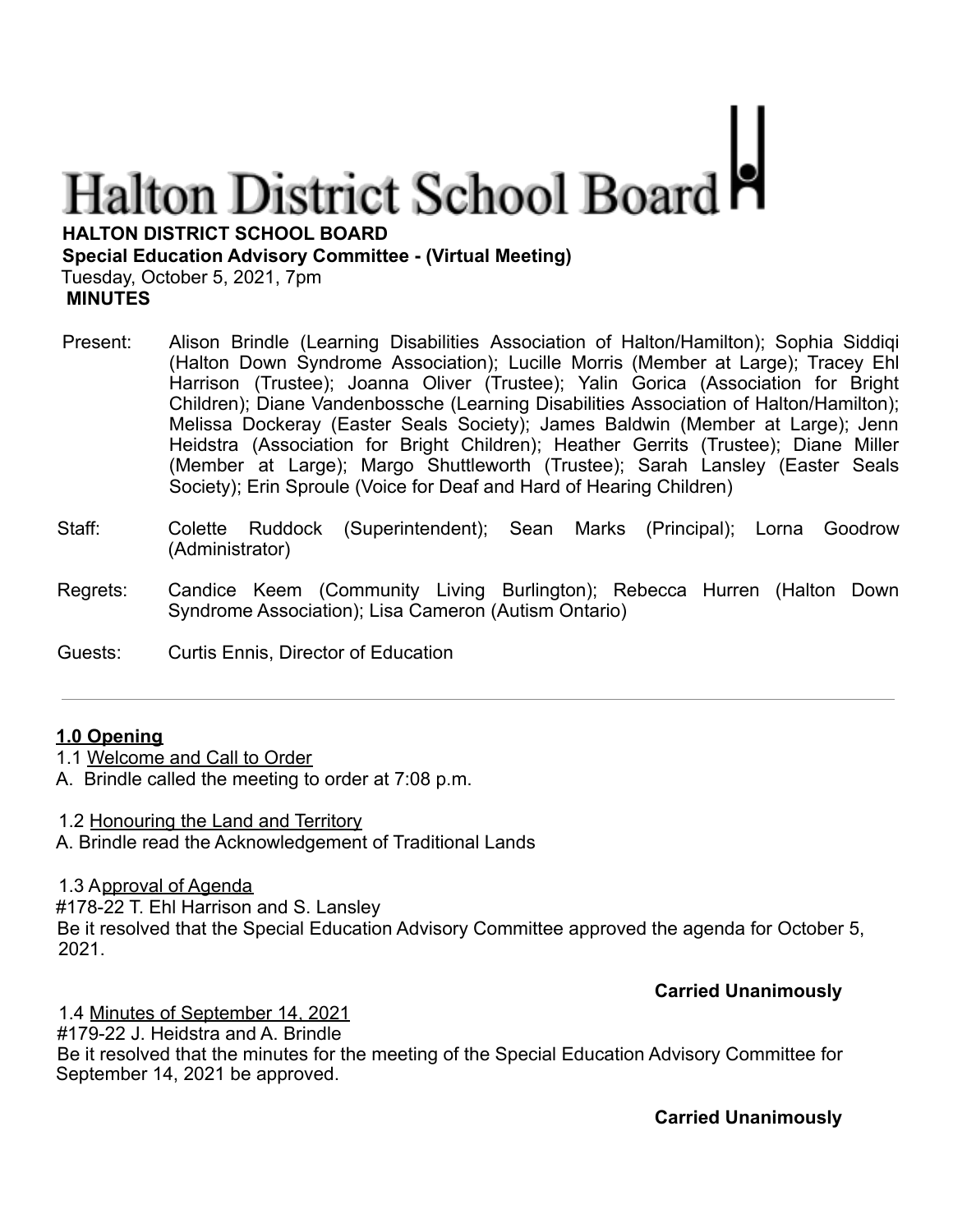At this point A. Brindle introduced our new Director of Education, Curtis Ennis. Director Ennis expressed his gratitude for all the work that SEAC does with our Board.

# **2.0 Action**

# 2.1 Student Well-Being Presentation

Superintendent D. Barnes introduced himself as the new Superintendent of the Student Well-Being Department. He then introduced Rebecca Mantynen, Professional Manager and Michelle McCann, Instructional Program Leader, who are both part of the Student Well-Being Department. They made a presentation on Student Well-Being and summer programs. There was an opportunity for questions during and after the presentation. Superintendent Barnes thanked Rebecca and Michelle for their presentation.

# **3.0 SEAC Discussion/Question Period**

Y. Gorica wanted to confirm the procedure after a minority report has been submitted regarding the Special Education Plan (SPED). C. Ruddock confirmed that minority reports were included with the Special Education Plan for the Board of Trustees vote on the plan in June. The Chair of the Board provided a response to each minority report, which were also appended to the Special Education Plan and circulated to SEAC members in June. The posted version of the Special Education Plan also reflects these appendages.

# **4.0 Communication to SEAC**

# 4.1 Superintendent's Report

- 1. October is **Learning Disabilities Awareness Month**, a month to bring awareness to those with LD and the supports to help them reach their potential. Today is also **World Teachers' Day** and an opportunity to recognize all teachers who work to support our students with special education needs.
- 2. **Welcome to Erin!** We welcome Erin Sproule to SEAC. He joins as the new representative for VOICE.
- 3. **SEAC New Member Training** rescheduled for Tuesday, October 12 at 7pm via Google Meet. Lorna will send out an invite to those who have confirmed and the session will be recorded for those who are unable to join.
- 4. **Assessment wait times** As a follow up from the request at the September SEAC meeting, our waitlist for a Speech Language Assessment or a Psychoeducational Assessment is 9 to 12 months.
- 5. **Elementary Reorganization Date** The model switch date for elementary schools, as well as our usual September reorganization of classes to ensure compliance with Ministry class size mandates, occurs on Tuesday, October 12. SES has reviewed all of our student placements and adjusted EA allocations accordingly. SES staff are working with sending and receiving schools to ensure that a change in location for a student with special education needs is supported with a transition plan. Due to shifting enrollments, we have added an additional self-contained Learning Disabilities class for virtual students.
- 6. **CCAT7 Administration** The process for the administration of the Canadian Cognitive Abilities Test begins in October. Families of Gr. 4 students attending in-person schools have been notified of the process and students will participate in the assessment in the coming weeks. Families of Gr. 4 students attending virtually have been provided the opportunity to write the test from home and proctored by staff through Google Meet.
- 7. **Project SEARCH Mentor Board** We are excited to be selected by the Ministry of Education as a mentor board. This year, we will mentor 16 other districts across the province who are implementing Project SEARCH in their respective boards.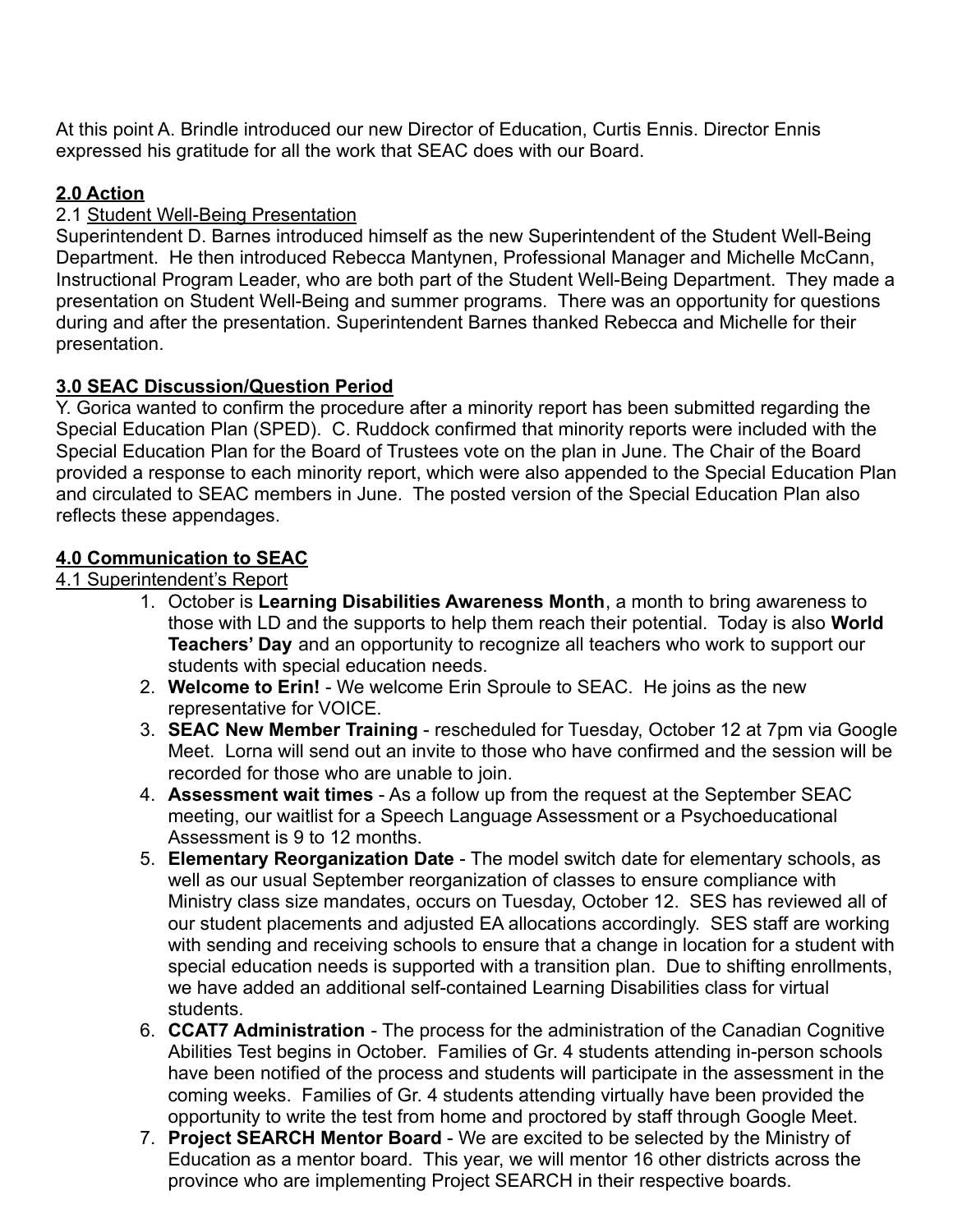#### 4.2 Association Reports

October is Learning Disabilities Awareness Month. We are very grateful to the Mayors of Oakville, Milton and Hamilton for making this proclamation in their cities. We thank them for their support and awareness of the issues facing members of our community.

In recognition of LD Awareness month, LDAHH is running two free parent workshops this month; one tonight on Stress Management and one on Oct 14th on 'How to Create an IEP that Works". Registration is through Events - Learning Disabilities [Association of Hamilton \(ldahh.ca\).](https://www.ldahh.ca/get-involved/events/)

We also continue to offer our literacy, numeracy and social skills programs and are preparing to launch our Self-Advocacy program, SOAR. For more information, head to [www.ldahh.ca](http://www.ldahh.ca/)

#### 4.3 Trustee Reports

Trustee Ehl Harrison and Trustee Gerrits reported the following: We started off the last meeting with the unveiling of a wonderful piece of artwork that now hangs in the JWS boardroom. It represents the Board's multi year plan. The incredible work of art was done by an HDSB student artist, Min Yi Liu.

The Board approved the recommendation from Superintendent Ruddock of the appointment of Erin Sproule, who is representative of Voice to SEAC - welcome Erin!

Trustees' Rocha and Shuttleworth brought a report about aligning the creation of the annual school year calendar with the values of equity and inclusion in the Multi Year Plan. This motion was carried unanimously. *"Be it resolved that the Halton District School Board review any existing policy and/or governance procedure related to school year calendar creation to ensure they align with the Equity & Inclusion commitment of our Multi Year Plan which aims to champion supportive and inclusive practices."*

The Long Term Accommodation Plan (LTAP) was discussed at length and hasn't yet been finalized. This is the Board's planning tool which helps to identify areas of student growth and decline over the next decade and plan infrastructure to best accommodate this. It will be coming back to the Board in a few weeks. There is an [online form](https://docs.google.com/forms/d/e/1FAIpQLSeXKQp0lmvuvH269fCvO5NqbUc6IghKOAt_wSZmd7LVNXTptg/viewform) available until tomorrow. Your comments are invited.

We received a quarterly Capital Update, which provided progress on the new Elsie MacGill Secondary School (EMSS), two new elementary schools in Milton, and a new secondary school being planned in Oakville. Other projects include a Child Care at Frontenac PS, completion of the work at Nelson related to the Pupil Accommodation Review. HDSB has undertaken a climate ready school project at (CRS) Irma Coulson PS. The CRS project is awaiting the final Minor Site Plan Variance and Building Permit. Lastly, the Board has implemented 143 projects under the COVID Resilient Infrastructure Stream, including many outdoor classrooms. This is federal funding. Some projects have been completed, while others are in the starting stages.

On September 23rd, Trustee Heather Gerrits went to visit the construction site of EMSS. It is well on its way and might be ready for partial occupancy by February. It is innovative and unlike any school in Halton. Of special note and interest to SEAC, the Community Pathways Programs classrooms are set right in the middle/front of the school with walkouts to the outdoor patios, permanent cement planters for growing plants and vegetables. The whole school is laid out in a unique way for all levels of inclusive learning.